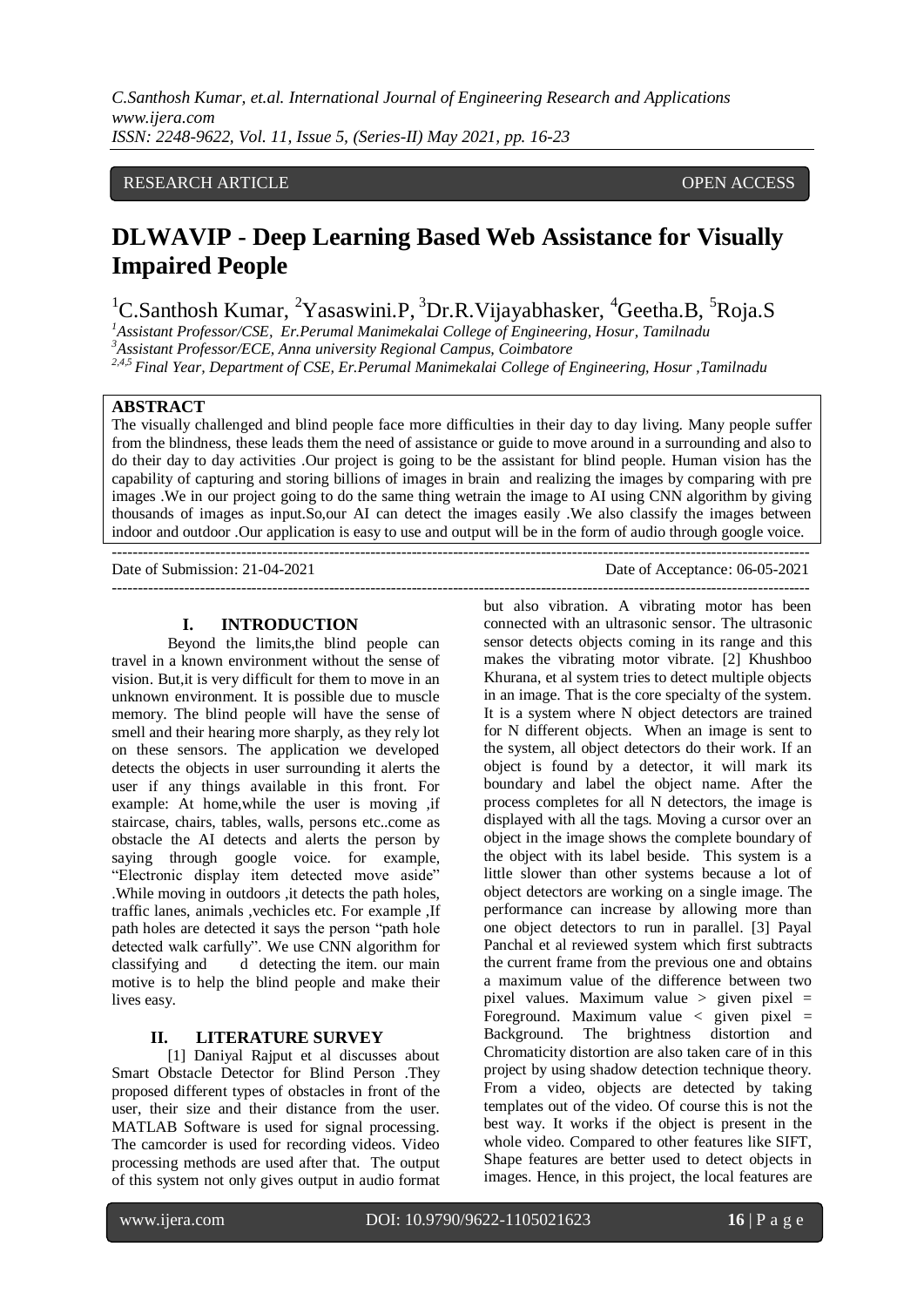replaced by Shape features. [4] Prof. SeemaUdgirkar et al proposes wearable device and consists of a blind stick and sensor based detection circuit. It uses an infrared sensor which uses infrared waves to scan the surroundings of a person. It uses object detection and gives them audio information about it. The system must be trained about object information. Feature extraction is also a part of the process.[5]Bing jiang et al explains evaluation to select the captured images through vision sensors, which can ensure the input quality of scenes for the final identification system. They used binocular vision sensors to capture images in a fixed frequency and choose the informative ones based on stereo image quality assessment. Then they captured images will be sent to cloud for further computing. [6] Dakopoulos.D et al in his paper deals with the design, simulation and implementation of a 2D vibration array used as a major component of an assistive wearable navigation device for visual impaired. [7] Hseuhcheng-wang et al uses techniques from computer vision and motion planning to (1) identify walkable space (2) plan step-by-step a safe motion trajectory in the space and (3) recognize and locate certain types of objects, for example the location of an empty chair.[8] In this model, a down swept FM ultrasound signal is emitted from a transmitting array with broad directional characteristics in order to detect obstacles. The ultrasound reflections from the obstacles are picked up by a two-channel receiver. With it a blind person can recognize a 1 mm-diameter wire. It was also proved that the blind could discriminate between several obstacles at the same time without any virtual images. This mobility aid, modeled after the bat's echolocation system, is very effective at detecting small obstacles placed in front of the head.[9] Jinqiang Bai et al illustrates the prototype consisting of a pair of display glasses and several low-cost sensors is developed and its efficiency and accuracy were tested by a number of users. The experimental results shows the smart guiding glasses can effectively improve the user's travelling experience in complicated indoor environment. Thus it serves as a consumer device for helping the visually impaired people to travel safely.[10] [P B Meijer](https://pubmed.ncbi.nlm.nih.gov/?term=Meijer+PB&cauthor_id=1612614) et al in his paper presents an experimental system for the conversion of images into sound patterns. The system was designed to provide auditory image representations within some of the known limitations of the human hearing system, possibly as a step towards the development of a vision substitution device for the blind. [11] satyanarayana et al proposed processing methodology is found to be effective for object identification and for producing stereo sound patterns in the NAVI system.

### **PROPOSED APPROACH**

Current wearable device consists of a blind stick and sensor based detection circuit. It uses an infrared sensor which uses infrared waves to scan the surroundings of a person. It uses buzzer sound notification. The issue in the existing system is If the object is detected it gives the buzzer sound continuously. It will not detect whether it is moving or idle object. It is applicable for outdoor only.It will not recognize the object's identity.It needs some wearable device and hardware cost is high. The proposed system captures the image through the continuous video stream rather than taking the picture of each object every time. The object detection and recognition have to be accurate and the detecting speed of the object should be high so that the navigation for the blind people would be easier. For such high-speed detection, CNN algorithm has been implemented. The first step is to capture the objects using the camera of this the application should get the camera permission of the device. Then the image is sub-segmented so that multiple regions can be formed from a single image. The algorithm then combines similar regions to form a larger region and finally produce the region of interest. The pre-trained convolutional neural network is trained again based on the number of classes that has to be detected then the region of interest is identified. Based on the region of interest, the objects and the backgrounds are classified. For each identified object in the image, tighter bounding boxes are generated based on the linear regression model. The input image to the CNN, the object is detected in indoor environment like person, chair, bench and outdoor environments like car, bus, animal, motorcycle etc. The recognized information is in the image format but to the blind people, the information has to be provided in the vocal format based on speech synthesizer. The speech synthesizer used is Pyttsx3i.e Text to speech. It is a text to speech conversion library in python. The pyttsx3 module supports two voices: the first is female and the second is male which is provided by "sapi5" for windows. It is a very easy use tool which converts the entered text into speech. An application invokes the pyttsx3.init() factory function to get a reference to a pyttsx3.The advantages is this project is applicable for both outdoor and indoor. It identifies whether the object is moving or idle. It also recognizes the identity of the object. Instead of buzzer sound and vibration it tells what object is present through google voice.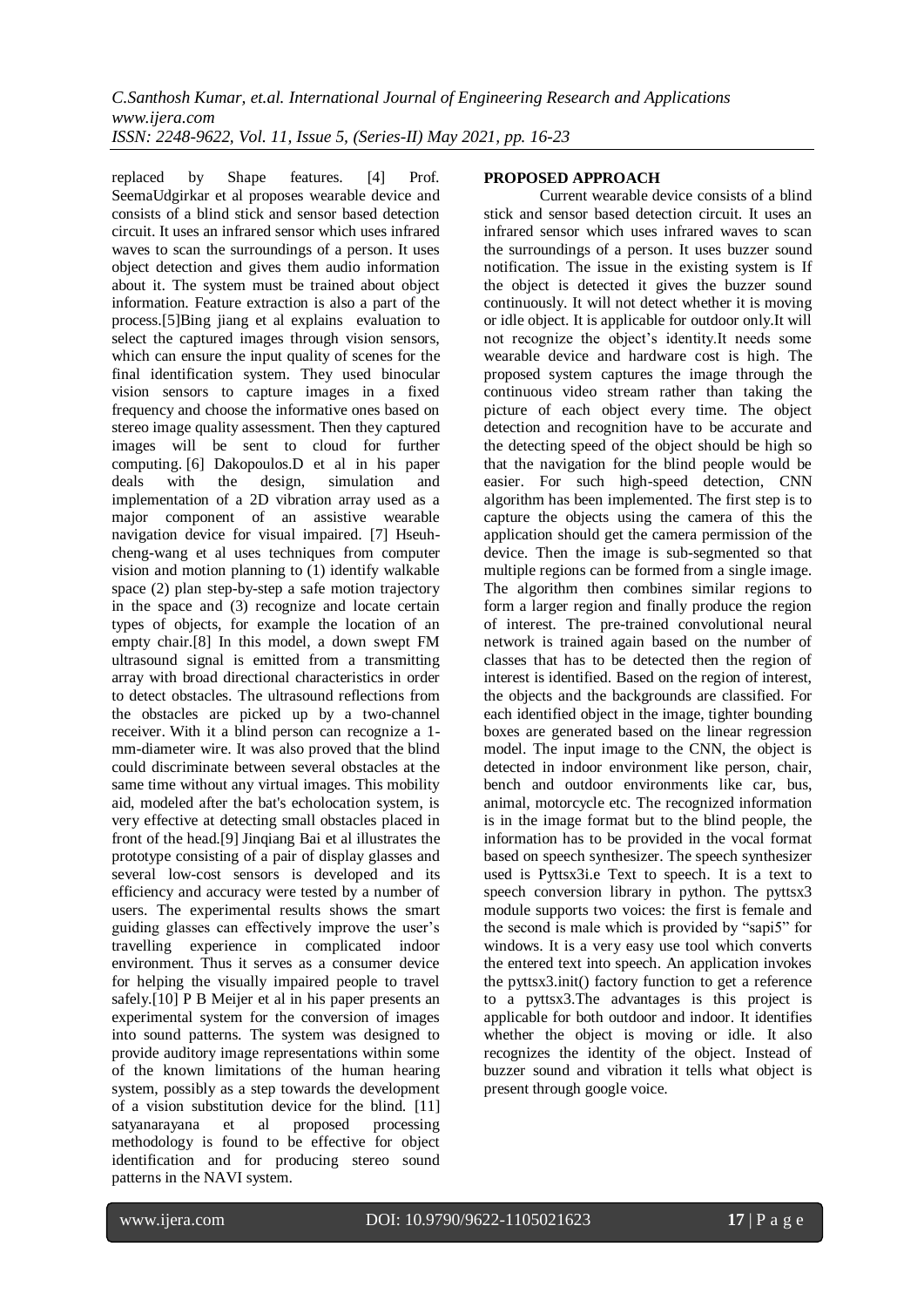

# **ARCHITECTURE DESIGN**

Fig.No.1.Architecture Design for Proposed System

# **SYSTEM MODULES**

There are 5 modules used in this project

- Camera Module
- Image Pre-processing and Segmentation Module
- Database Module
- Recognition Module
- Audio Module

#### **Camera Module:**

In this module the input video streaming can be captured by using camera. The capture video frames can be converted as image by extracting the image from video.

### **Image Pre-Processing and Segmentation Module:**

In image pre-processing module, the input extracted images can be sub-segmented so that multiple regions can be formed from a single image.

# **Database Module:**

The model of trained images can be stored in data base management system for detection of objects in indoor and outdoor environments.

### **Recognition Module:**

The conventional neural network algorithm is used for recognition of objects in indoor and outdoor environments by comparing with data base system.

# **Audio Module:**

The recognized object images format can be converted as audio format based on speech synthesizer and the audio output is easy for understanding blind and self-navigate without any persons help.

# **Convolution Neural Network**

When programming a CNN, the input is a tensor with shape (number of images)  $\bar{x}$  (image width) x (image height) x (image depth). Then after passing through a convolution layer, the image becomes abstracted to a feature map, with shape (number of images) x (feature map width) x (feature map height) x (feature map channels). A convolution layer within a neural network should have the following attributes: Convolution kernels defined by a width and height (hyperparameters).The number of input channels and output channels (hyper-parameter).The depth of the Convolution filter (the input channels) must be equal to the number channels (depth) of the input feature mapping.put feature map.

Hidden Layer: The input from Input layer is then feed into the hidden layer. There can be many hidden layers depending upon our model and data size. Each hidden layers can have different numbers of neurons which are generally greater than the number of features. The output from each layer is computed by matrix multiplication of output of the previous layer with learnable weights of that layer and then by addition of learnable biases followed by activation function which makes the network nonlinear.

Output Layer: The output from the hidden layer is then fed into a logistic function like sigmoid or soft max which converts the output of each class into probability score of each class.



Fig No.2. Convolutional Neural Network

The data is then fed into the model and output from each layer is obtained this step is called feed forward, we then calculate the error using an error function, some common error functions are cross entropy, square loss error etc.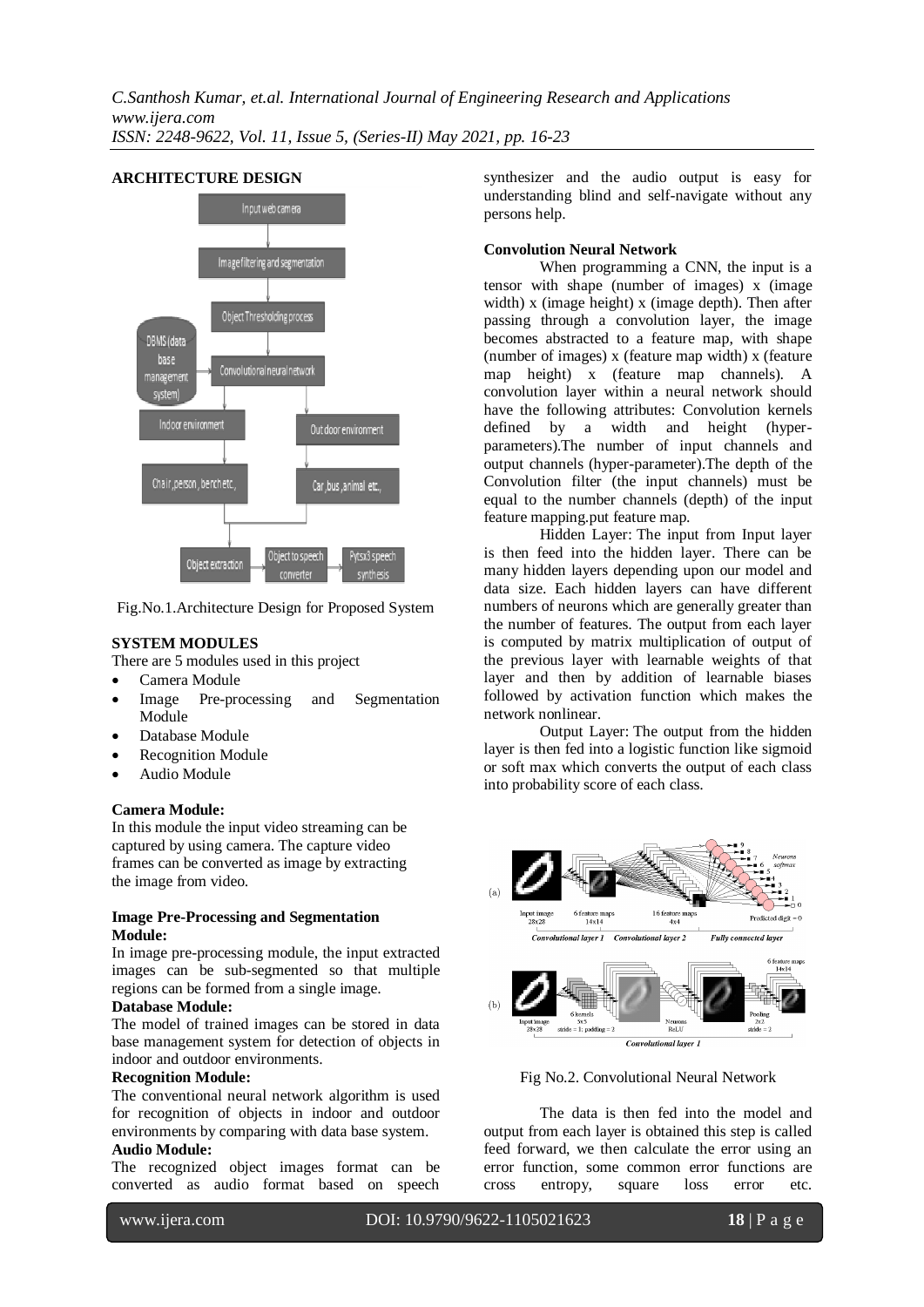After that, we back propagate into the model by calculating the derivatives. This step is called Back propagation which basically is used to minimize the loss.Here's the basic python code for a neural network with random inputs and two hidden layers.

W1, W2, W3, b1, b2, b3 are learnable parameter of the model.



Fig.No.3.convolution layers

Convolution Neural Network

Convolution Neural Networks or covnets are neural networks that share their parameters. Imagine you have an image. It can be represented as a cuboid having its length, width (dimension of the image) and height (as image generally have red, green, and blue channels).



Fig.No.4.Small Neural Network

Instead of just R, G and B channels now we have more channels but lesser width and height. his operation is called Convolution. If patch size is same as that of the image it will be a regular neural network. Because of this small patch, we have fewer weights.



Fig.No.5.Deep learning

Convolution layers consist of a set of learnable filters . Every filter has small width and height and the same depth as that of input volume  $(3)$ if the input layer is image input).For example, if we have to run convolution on an image with dimension 34x34x3. Possible size of filters can be axax3, where 'a' can be 3, 5, 7, etc but small as compared to image dimension.

During forward pass, we slide each filter across the whole input volume step by step where each step is called stride (which can have value 2 or 3 or even 4 for high dimensional images) and compute the dot product between the weights of filters and patch from input volume. As we slide our filters we'll get a 2-D output for each filter and we'll stack them together and as a result, we'll get output volume having a depth equal to the number of filters. The network will learn all the filters. Let's take an example by running a covnets on of image of dimension 32 x 32 x 3.

Input Layer: This layer holds the raw input of image with width 32, height 32 and depth 3.

Convolution Layer: This layer computes the output volume by computing dot product between all filters and image patch. Suppose we use total 12 filters for this layer we'll get output volume of dimension 32 x 32 x 12.

Activation Function Layer: This layer will apply element wise activation function to the output of convolution layer. Some common activation functions are RELU: max $(0, x)$ , Sigmoid:  $1/(1+e^{\lambda}$ x), Tanh, Leaky RELU, etc. The volume remains unchanged hence output volume will have dimension 32 x 32 x 12.

Pool Layer: This layer is periodically inserted in the covnets and its main function is to reduce the size of volume which makes the computation fast reduces memory and also prevents from overfitting. Two common types of pooling layers are max pooling and average pooling. If we use a max pool with 2 x 2 filters and stride 2, the resultant volume will be of dimension 16x16x12.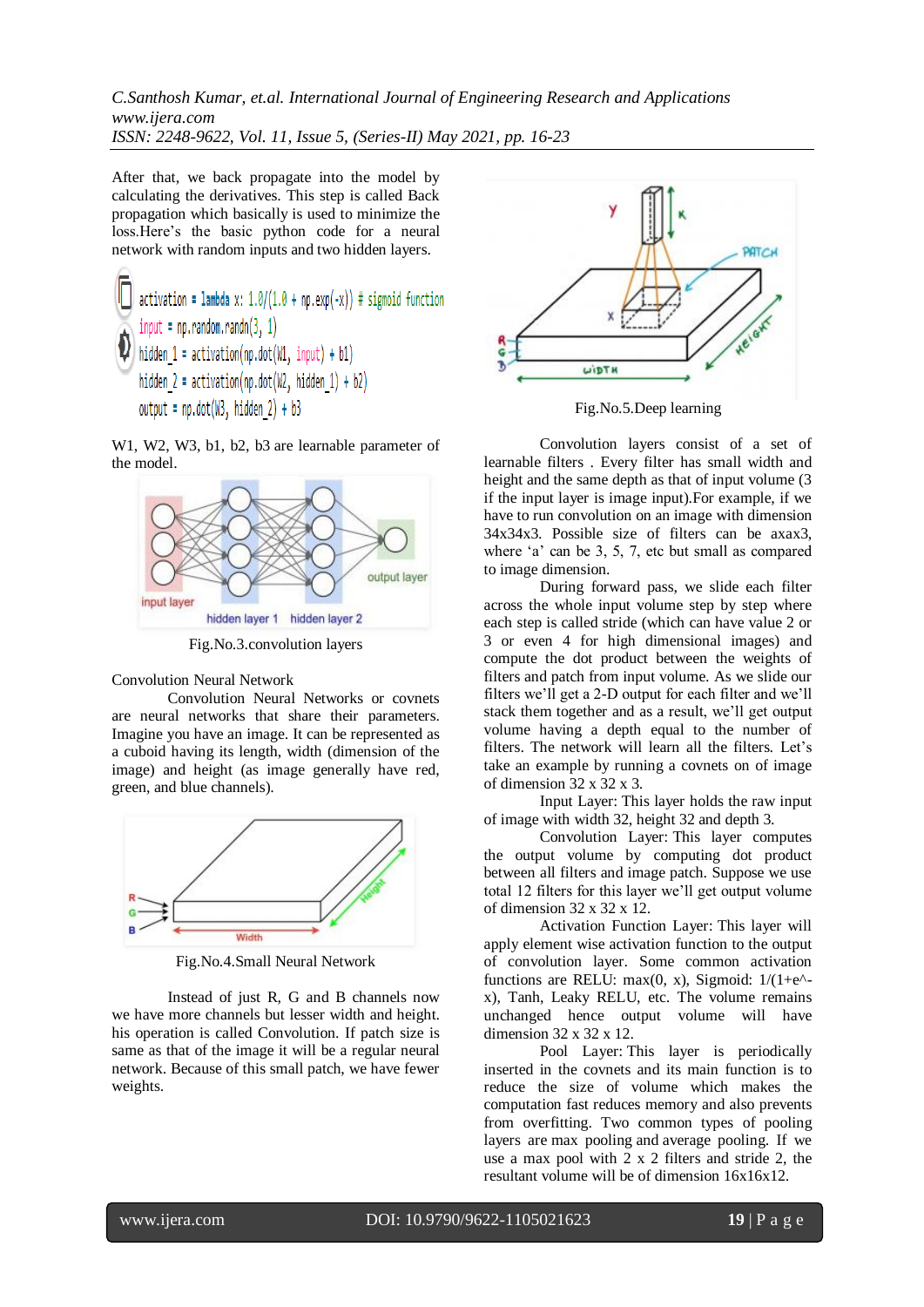

Fully-Connected Layer: This layer is regular neural network layer which takes input from the previous layer and computes the class scores and outputs the 1-D array of size equal to the number of classes.

# **SEGMENTATION PROCESS**

Segmentation partitions an image into distinct regions containing each pixel with similar attributes. It is useful for image analysis and interpretation, the regions should strongly relate to depicted objects or features of interest. Segmentation is the first step from low-level image processing transforming a grey scale or color image into one or more other images to high-level image description in terms of features, objects, and scenes. The success of image analysis depends on reliability of segmentation, but an accurate partitioning of an image is generally a very challenging problem. Segmentation techniques are either contextual or non-contextual. Non Contextual take no account of spatial relationships between features in an image and group pixels together on the basis of some global attribute. Image segmentation is a technique to determine the shape and size of the border. It separates the object from its background based on different features extracted from the image. After removing the noise and hair from the lesion area, the lesion needs to be separated from the skin, and therefore the analysis for diagnosis is conducted purely using the necessary area.

# **Thresholding**

This Method determines the threshold and then the pixels are divided into groups based on that criterion. It includes bi-level and multi thresholding. Thresholding method includes Histogram and Adaptive thresholding.

### **Color-based segmentation**

Algorithms Segmentation based on color discrimination. Include principle component transform/ spherical coordinate transform.

# **Discontinuity-based segmentation**

Detection of lesion edges using active contours / radial search techniques / zero crossing of Laplacian of Gaussian (LoG). It covers Active contours, Radial search & LoG .Region-based segmentation It is a method of splitting the image into smaller components then merging sub images which are adjacent and similar in some sense. It includes Statistical region merging, multi scale region growing, and morphological flooding. It is based on the techniques such as Split and merges Statistical Region Merging Multi-Scale Morphological flooding

### **Edge Detection Technique**

Edge detection is an image processing technique for finding the boundaries of objects within images. It works by detecting discontinuities in brightness. Filter is used to blur image and remove noise. It is used for image segmentation and data extraction. Ringworm is detected best using edge detection.

# **Gray Scale**

Grayscale is a range of monochromatic shades from black to white. It contains only shades of gray and no color. Grayscale values are represented as binary values as 0's and 1's.Grayscale images are composed of pixels represented by multiple bits of information, typically range from 2 to 8 bits or more. Grayscale measures the intensity of the light reflected from an area(dot) of plane surface and defines each pixel(picture element) as a byte.



Fig.No.7. Gray Scale Conversion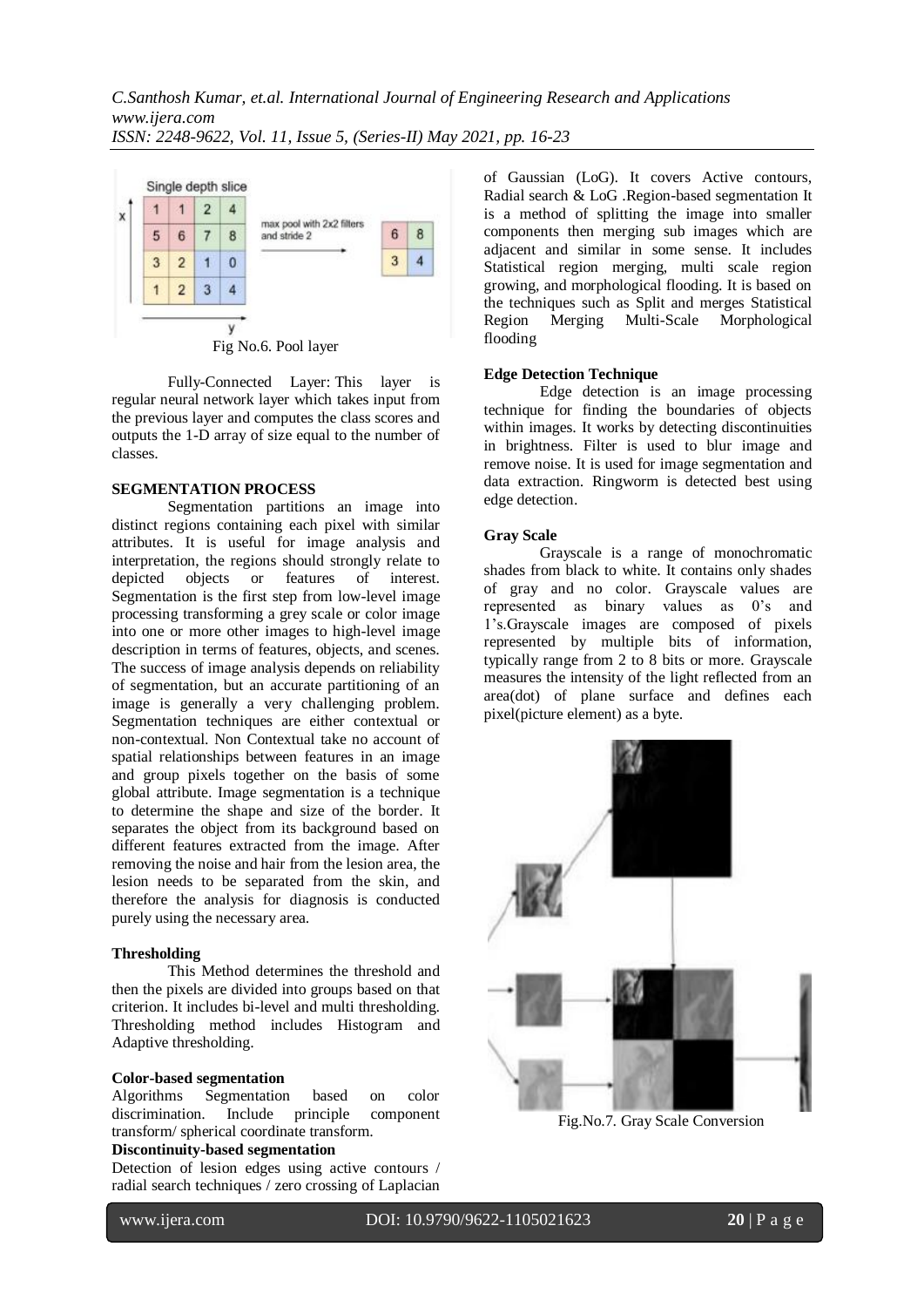#### **RGB COLOR MODEL**

The RGB color model is use a color coordinate system with three primary colors: R(red), G(green), B(blue)

Each primary color can take an intensity value ranging from 0(lowest) to 1(highest). Mixing these three primary colors at different intensity levels produces a variety of colors. The collection of

all the colors obtained by such a linear combination of red, green and blue forms the cube shaped RGB color space.



Fig No.8. RGB color model

The corner of RGB color cube that is at the origin of the coordinate system corresponds to black, whereas the corner of the cube that is diagonally opposite to the origin represents white. The diagonal line connecting black and white corresponds to all the gray colors between black and white, which is also known as gray axis.In the RGB color model, an arbitrary color within the cubic color space can be specified by its color coordinates: (r, g.b).

Example:

(0, 0, 0) for black, (1, 1, 1) for white,

(1, 1, 0) for yellow, (0.7, 0.7, 0.7) for gray

Color specification using the RGB model is an additive process. We begin with black and add on the appropriate primary components to yield a desired color. The concept RGB color model is used in Display monitor. On the other hand, there is a complementary color model known as CMY color model. The CMY color model use a subtraction process and this concept is used in the printer. In CMY model, we begin with white and take away the appropriate primary components to yield a desired color



Fig.No.9.RGB COLOR MODEL

Example:

If we subtract red from white, what remains consists of green and blue which is cyan. The coordinate system of CMY model use the three primaries' complementary colors:

The corner of the CMY color cube that is at (0, 0, 0) corresponds to white, whereas the corner of the cube.



that is at (1, 1, 1) represents black. The following formulas summarize the conversion between the two color models:



The corner of the CMY color cube that is at (0, 0, 0) corresponds to white, whereas the corner of the cube that is at  $(1, 1, 1)$  represents black.

#### **OPENCV-PYTHON**

Numpy is a highly optimized library for numerical operations. It gives a MATLAB-style syntax. All the OpenCV array structures are converted to-and-from Numpy arrays. So whatever

l

www.ijera.com DOI: 10.9790/9622-1105021623 **21** | P a g e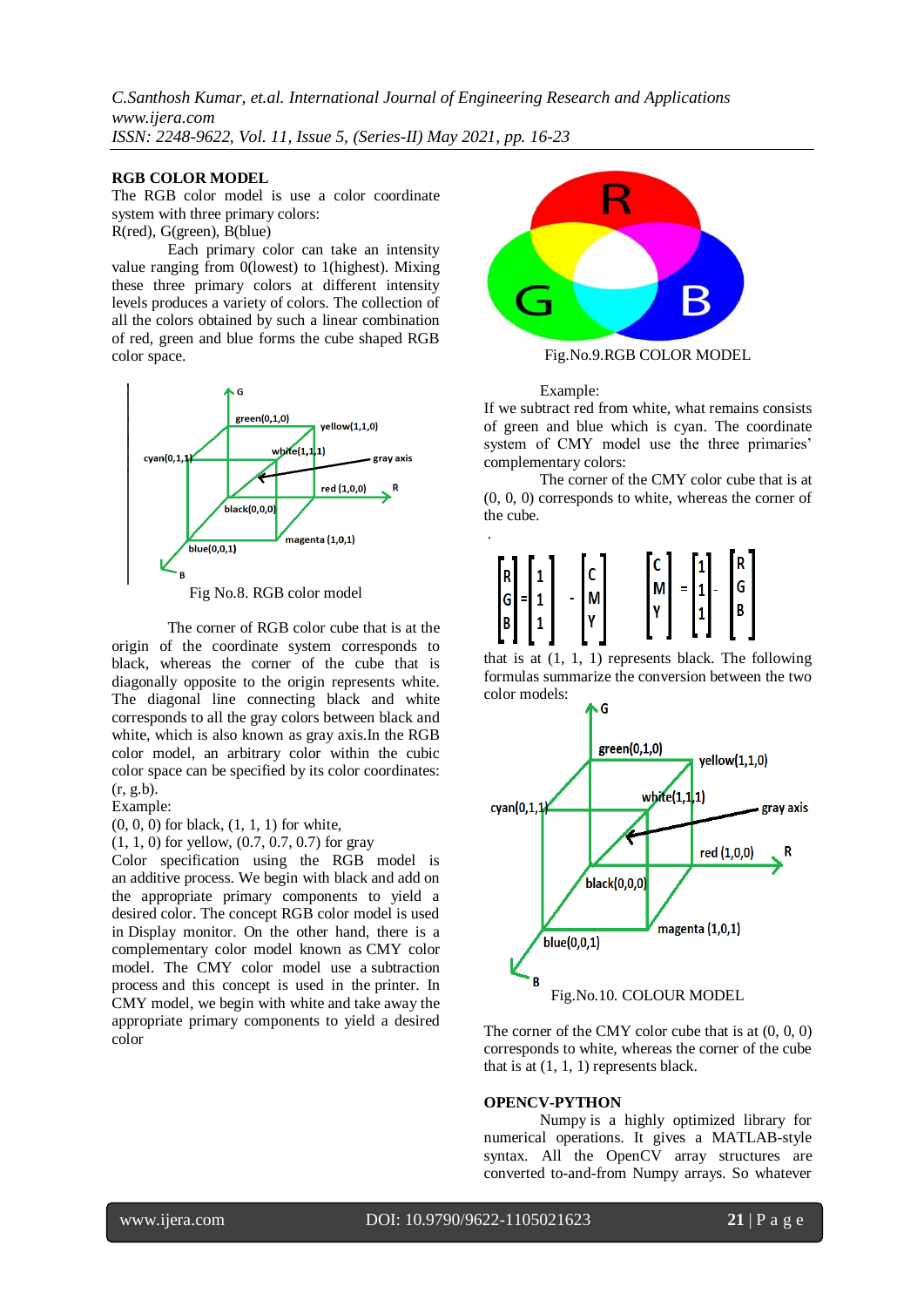operations you can do in Numpy, you can combine it with OpenCV, which increases number of weapons in your arsenal. Besides that, several other libraries like SciPy, Matplotlib which supports Numpy can be used with this.So OpenCV-Python is an appropriate tool for fast prototyping of computer vision problems.

# **QT DESIGNER**

Qt Designer is the Qt tool for designing and building graphical user interfaces (GUIs) with Qt Widgets. We can compose and customize our windows or dialogs in a what-you-see-is-whatyou-get (WYSIWYG) manner, and test them using different styles and resolutions.



Fig.No.11. Qt Designer

Widgets and forms created with Qt Designer integrate seamlessly with programmed code, using Qt's signals and slots mechanism, so that we can easily assign behavior to graphical elements. All properties set in Qt Designer can be changed dynamically within the code. Furthermore, features like widget promotion and custom plugins allow us to use our own components with Qt Designer.

# **III. RESULTS**

# **INPUT:**

Input is in the form of any objects like chair, pen, any vehicles etc.